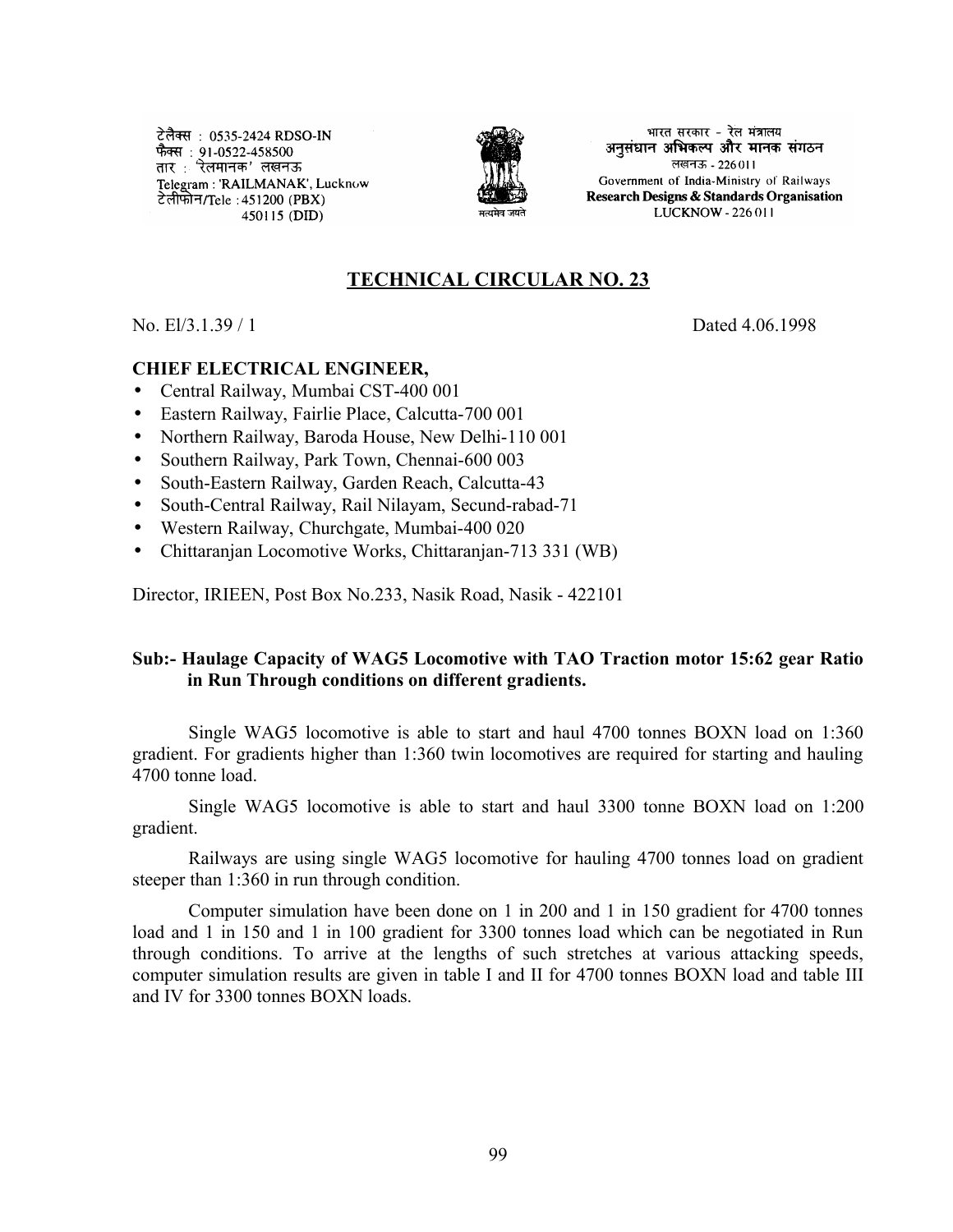#### **Table-1**

## **Haulage Capacity on 1:200 Compensated up gradient in Run Through Conditions for 4700 tonnes BOXN LOAD**

| <b>Attacking Speed</b><br>(KMPH) | Max. length of 1:200 section which<br>can be negotiated (Km.) | <b>Exit Speed</b><br>(KMPH) |
|----------------------------------|---------------------------------------------------------------|-----------------------------|
| 20                               | 0.5                                                           | 15                          |
| 30                               | 1.00                                                          | 23                          |
| 40                               | 2.00                                                          | 27                          |
| 50                               | 4.00                                                          | 26                          |
| 60                               | 5.00                                                          | 32                          |
| 70                               | 5.00                                                          |                             |

## **Table-1I**

## **Haulage Capacity on 1:150 Compensated up gradient in Run Through Conditions for 4700t BOXN `N' LOADS**

| <b>Attacking Speed</b><br>(KMPH) | Max. length of 1:150 section which<br>can be negotiated (Km.) | <b>Exit Speed</b><br>(KMPH) |
|----------------------------------|---------------------------------------------------------------|-----------------------------|
| Upto $20$                        | Not recommended                                               |                             |
| 30                               | 0.5                                                           | 23                          |
| 40                               | 1.0                                                           | 28                          |
| 50                               | 2.0                                                           | 28                          |
| 60                               | 2.0                                                           | 4 <sup>i</sup>              |
| 70                               | 3.0                                                           |                             |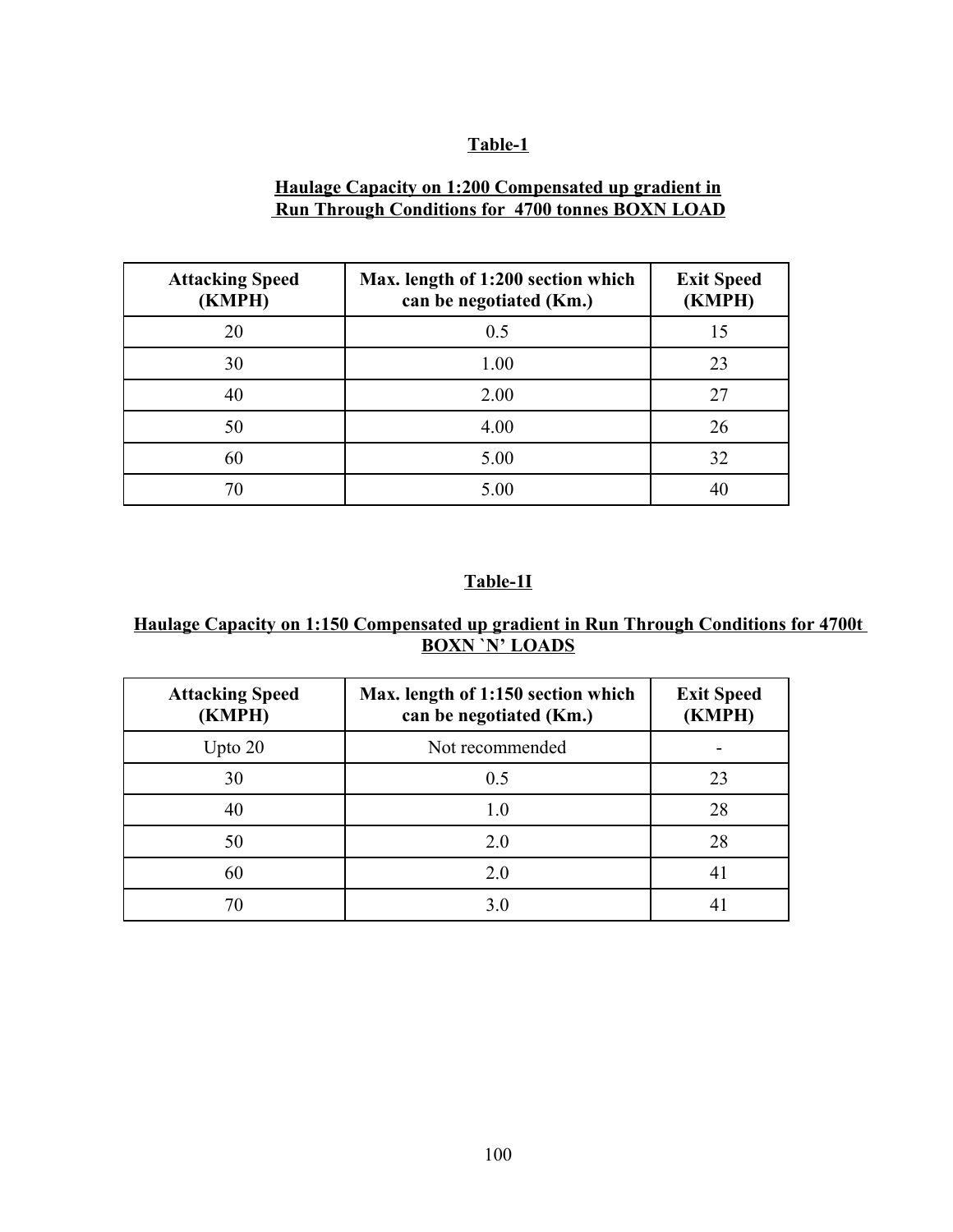### **Table-III**

## **Haulage Capacity on 1:150 Compensated up gradient in Run Through Conditions for 3300t BOXN Loads.**

| <b>Attacking Speed</b><br>(KMPH) | Max. length of 1:150 section which<br>can be negotiated (Km.) | <b>Exit Speed</b><br>(KMPH) |
|----------------------------------|---------------------------------------------------------------|-----------------------------|
| Upto $20$                        | Not recommended                                               |                             |
| 30                               |                                                               | 23                          |
| 40                               |                                                               | 28                          |
| 50                               |                                                               | 34                          |
| 60                               |                                                               | 33                          |
|                                  |                                                               |                             |

# **Table-1V**

#### **Haulage Capacity on 1:100 Compensated up gradient in Run Through Conditions for 3300t BOXN Loads.**

| <b>Attacking Speed</b><br>(KMPH) | Max. length of 1:100 section which<br>can be negotiated (Km.) | <b>Exit Speed</b><br>(KMPH) |
|----------------------------------|---------------------------------------------------------------|-----------------------------|
| Upto $20$                        | Not recommended                                               |                             |
| 30                               | 0.40                                                          | 22                          |
| 40                               | 1.00                                                          | 21                          |
| 50                               | 1.00                                                          | 36                          |
| 60                               | 2.00                                                          | 31                          |
|                                  | 2.00                                                          |                             |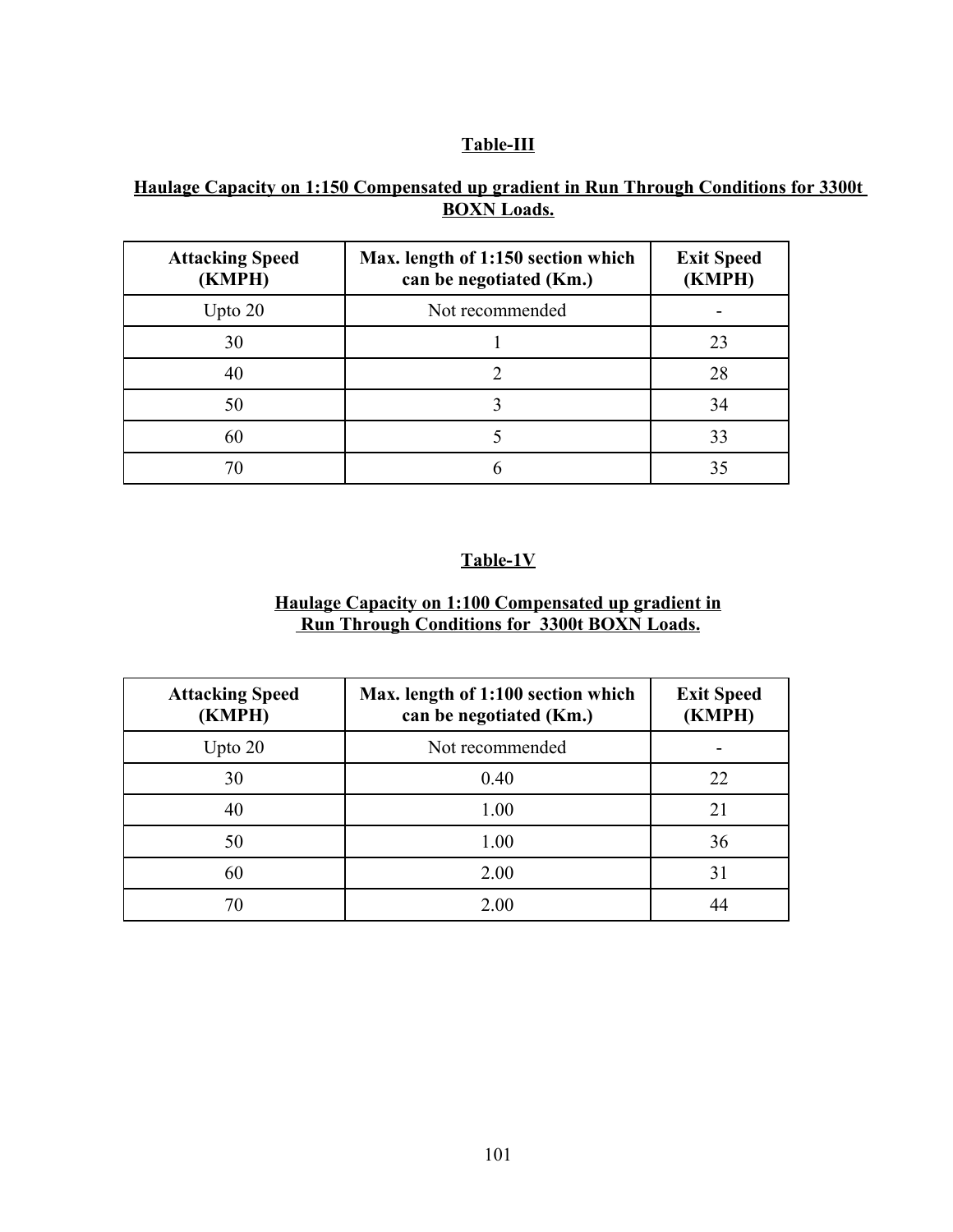2. Railways are requested to conduct field trials on the above guidelines in different sections. Based on such trials, you may issue guidelines to Drivers to enable them negotiate such stretches successfully without causing stalling and overloading of electrical equipment. RDSO may be kept apprised of the developments.

Nicelli.

Encl: Nil (Ramesh Chandra) for Director General/Elect.

#### Copy to:

- 1. Secretary (Electric Traction) Railway Board, Rail Bhawan, New Delhi-110 001
- 2. Sr. Divl. Electrical Engineer (Operation),
- − Central Railway, DRM office , Mumbai CST-400 001
- − Central Railway, DRM office. Bhusawal (Maharashtra)
- − Central Railway, DRM office, Bhopal, (M.P.)
- − Central Railway, DRM office, Jabalpur, (M.P.)
- − Central Railway, DRM office, Jhansi, (U.P.)
- − Eastern Railway, DRM office, Howrah
- − Eastern Railway, DRM office, Dhanbad
- − Eastern Railway, DRM office, Asansol
- − Eastern Railway, DRM office, Mughalsarai
- − Northern Railway, DRM office, Delhi
- − Northern Railway, DRM office, Allahabad
- − Southern Railway, DRM office, Bangalore
- − Southern Railway, DRM office, Chennai
- − South Central Railway, DRM office, Vijayawada
- − South Central Railway, DRM office, Secunderabad